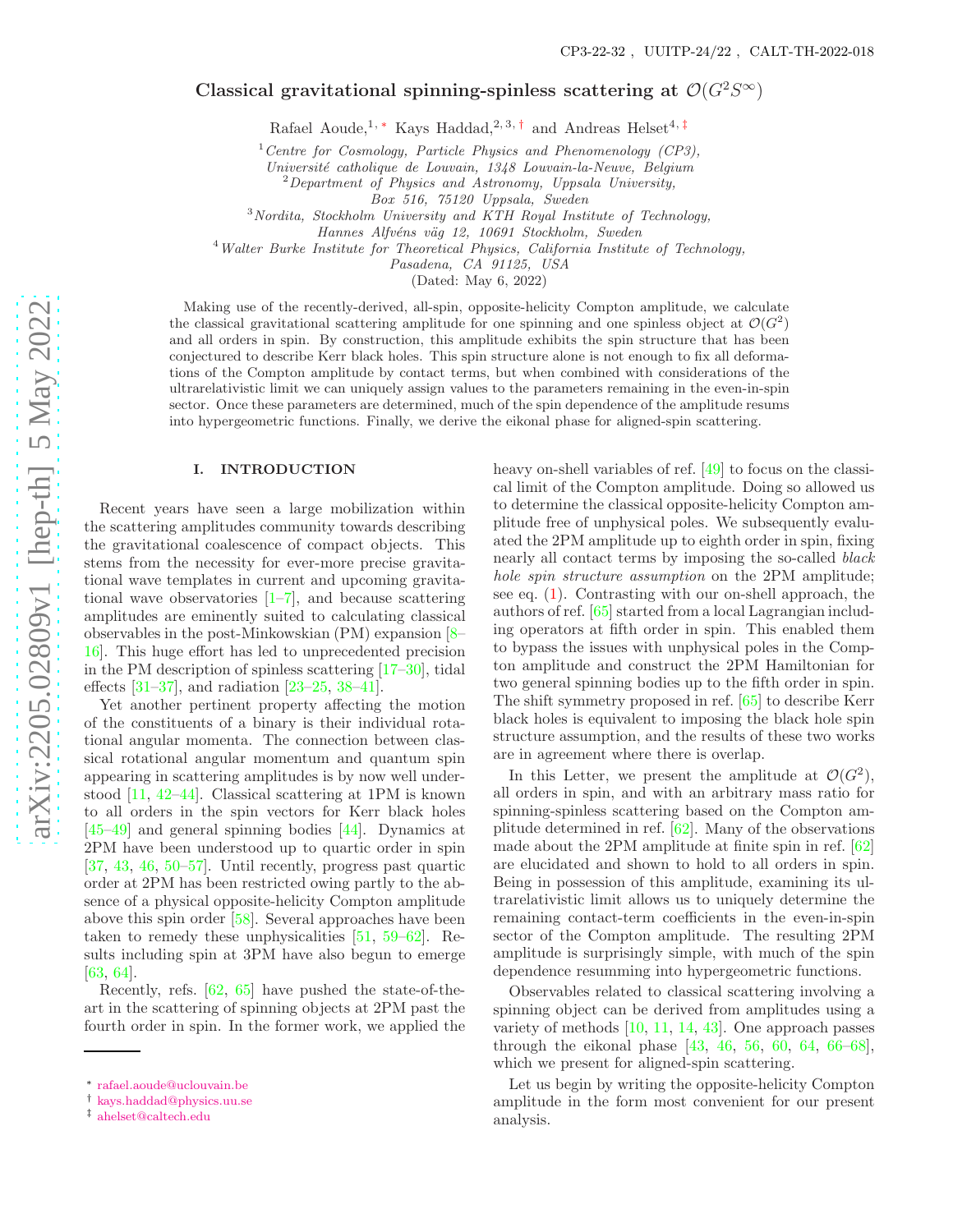# II. COMPTON AMPLITUDE FOR HEAVY SPINNING PARTICLES

The all-spin, opposite-helicity gravitational Compton amplitude at leading order in  $\hbar$  was presented by the present authors in ref. [\[62](#page-6-0)]. A vast majority of contact term contributions were fixed by imposing the black hole spin structure assumption on the 2PM amplitude, which demands that spin structures (parametrized in terms of the ring radii  $\mathfrak{a}_i^{\mu} \equiv S_i^{\mu}/m_i$  for  $S_i^{\overline{\mu}}$  the classical spin vectors and  $m_i$  the masses) appear in the combination

$$
(q \cdot \mathfrak{a}_i)(q \cdot \mathfrak{a}_j) - q^2(\mathfrak{a}_i \cdot \mathfrak{a}_j), \qquad i, j = 1, 2. \tag{1}
$$

This assumption is equivalent to the shift symmetry imposed on the 2PM amplitude above  $\mathcal{O}(\mathfrak{a}^3)$  in ref. [\[65\]](#page-6-3). In fact, requiring that the 2PM amplitude possesses this symmetry is equivalent to requiring that the opposite-helicity Compton amplitude is invariant under the shift<sup>[1](#page-1-1)</sup>

$$
\mathfrak{a}^{\mu} \to \mathfrak{a}^{\mu} + \xi \frac{q_3^{\mu} + q_4^{\mu}}{s_{34}}.
$$
 (2)

At leading order in  $h$ , the most general arbitrary-spin, opposite-helicity Compton amplitude invariant under this shift is (modulo the overall coupling)

$$
\mathcal{M}_{\text{cl}}^s = e^{-\mathfrak{s}_1} \sum_{n=0}^{2s} \frac{1}{n!} \bar{K}_n + m^2 (w \cdot \mathfrak{a})^4 \mathcal{C},\tag{3}
$$

where

$$
\bar{K}_n \equiv \begin{cases} K_n, & n \le 4, \\ K_4 L_{n-4} - K_3 \mathfrak{s}_2 L_{n-5}, & n > 4, \end{cases}
$$
 (4)

$$
C \equiv \sum_{n=0}^{2s-4} \sum_{j=0}^{\lfloor (2s-4-n)/2 \rfloor} d_{n,j} \mathfrak{s}_1^n (\mathfrak{s}_1^2 - \mathfrak{s}_2)^j, \qquad (5)
$$

with

$$
K_n \equiv \frac{y^4}{s_{34}t_{13}t_{14}} \left(\frac{t_{14} - t_{13}}{y}w \cdot \mathfrak{a}\right)^n, \tag{6}
$$

$$
L_m \equiv \sum_{j=0}^{\lfloor m/2 \rfloor} \binom{m+1}{2j+1} \mathfrak{s}_1^{m-2j} (\mathfrak{s}_1^2 - \mathfrak{s}_2)^j, \tag{7}
$$

and

$$
\mathfrak{s}_1 \equiv (q_3 - q_4) \cdot \mathfrak{a},\tag{8}
$$

$$
\mathfrak{s}_2 \equiv -4(q_3 \cdot \mathfrak{a})(q_4 \cdot \mathfrak{a}) + s_{34}\mathfrak{a}^2. \tag{9}
$$

The spin structures  $w \cdot \mathfrak{a}$ ,  $\mathfrak{s}_1$ , and  $\mathfrak{s}_2$  are individually invariant under eq. [\(2\)](#page-1-2). Therefore, eq. [\(3\)](#page-1-3) is itself manifestly invariant under this shift.

We have taken both graviton momenta to be outgoing and the initial massive momentum to be incoming. The graviton labeled by 3 carries negative helicity, and that labeled by 4 carries positive helicity. The momenta are grouped into the Mandelstam variables  $s_{34} = (q_3 + q_4)^2$ and  $t_{1i} = (p_1 - q_i)^2 - m_1^2$ . Finally, we have defined the four-vector  $w^{\mu} \equiv [4|\bar{\sigma}^{\mu}|3\rangle/2$  and  $y \equiv 2p_1 \cdot w$ .

<span id="page-1-0"></span>We have rearranged the contact terms with unfixed coefficients compared to ref. [\[62](#page-6-0)]. As a consequence, the unfixed coefficients here are different from those there. The coefficients here contribute at order  $\mathcal{O}(\mathfrak{a}^{n+2j+4})$ . Furthermore, we have written  $\bar{K}_{n\geq 5}$  in terms of  $K_3$  and  $K_4$ , as opposed to  $K_2$  and  $K_3$  as in ref. [\[62\]](#page-6-0), by using the recursion relation for  $K_{n>4}$  presented there. The infinitespin amplitude is trivially found by taking  $s \to \infty$  in eqs.  $(3)$  and  $(5)$ .

<span id="page-1-2"></span>Having suitably reshuffled the all-spin, oppositehelicity Compton amplitude, we move now to evaluating the  $\mathcal{O}(G^2)$  spinning-spinless amplitude to all orders in spin.

#### III. ALL-SPIN SCATTERING

<span id="page-1-3"></span>The classically-relevant part of the one-loop  $2 \rightarrow 2$  amplitude is encoded in the coefficients for triangle topologies, specifically those with one massive and two massless propagators in the loop [\[17,](#page-5-3) [19](#page-5-26), [69](#page-6-7)]. We construct these coefficients out of the Compton amplitude in eq.  $(3)^2$  $(3)^2$ and the three-point amplitude describing a Kerr black hole [\[46](#page-5-17)[–49,](#page-5-15) [51](#page-5-21), [58\]](#page-5-20) using generalized unitarity [\[70](#page-6-8)[–72\]](#page-6-9) (see also refs.  $[43, 57, 62]$  $[43, 57, 62]$  $[43, 57, 62]$  $[43, 57, 62]$  $[43, 57, 62]$  for an outline of this method applied to the problem at hand). In ref. [\[62\]](#page-6-0) the present authors used this method to evaluate the 2PM amplitude for two spinning bodies to eighth order in spin, and to all orders in spin for a spinless probe in a Kerr background. Considering only one object to be spinning, we present here the amplitude to all orders in spin for arbitrary mass ratios.

<span id="page-1-4"></span>The scattering amplitude for a spinning particle with mass  $m_1$  and ring radius  $a_1$  and a spinless particle with mass  $m_2$  has an even-in-spin and an odd-in-spin part:

<span id="page-1-6"></span>
$$
\mathcal{M}_{2\text{PM}} = \frac{2G^2 \pi^2 m_1^2 m_2^2}{\sqrt{-q^2}} \left( \mathcal{M}_{2\text{PM}}^{\text{even}} + i\omega \mathcal{E}_1 \mathcal{M}_{2\text{PM}}^{\text{odd}} \right). \tag{10}
$$

These different sectors are given by

under this shift.

<span id="page-1-5"></span><sup>2</sup> The same-helicity Compton amplitude does not contribute to classical scattering at 2PM when eq.  $(1)$  is exhibited  $[62, 69]$  $[62, 69]$  $[62, 69]$ .

<span id="page-1-1"></span><sup>1</sup> The inverse of the Mandelstam on the right-hand side is not strictly necessary. It allows  $\xi$  to be dimensionless, but the shift can be expressed locally by omitting  $s_{34}$  and making  $\xi$  dimensionful. The same-helicity Compton amplitude is not invariant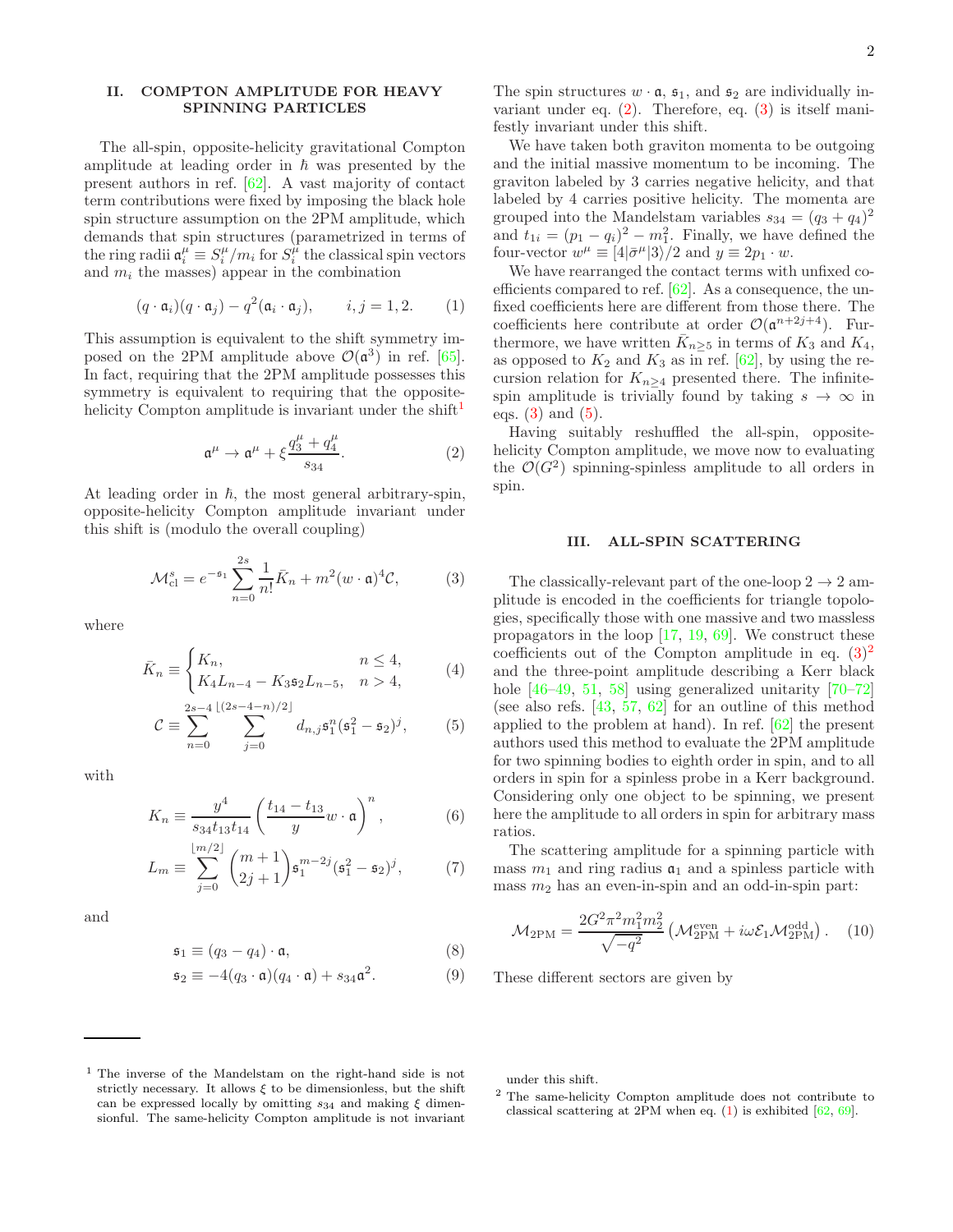$$
\mathcal{M}_{2PM}^{\text{even}} = m_1 \left[ 3(5\omega^2 - 1)\mathcal{F}_0 + \frac{1}{4}(\omega^2 - 1)\mathcal{F}_2Q + \frac{8\omega^4 - 8\omega^2 + 1}{\omega^2 - 1}\mathcal{F}_1Q - \frac{1}{2}\mathcal{F}_2V + \sum_{k=1}^{\infty} \frac{(8\omega^4 - 8\omega^2 + 1)(-1)^k 2\Gamma[k]}{(\omega^2 - 1)^{k+1}} \mathcal{F}_{k-1}V^k \right]
$$
  
\n
$$
- m_2 \left[ -3(5\omega^2 - 1)\sqrt{\pi}\mathcal{F}_{-1/2} - \frac{3\sqrt{\pi}}{4}\mathcal{F}_{1/2}Q - \frac{1}{\omega^2 - 1}\mathcal{F}_1Q + \frac{15\sqrt{\pi}}{4}\mathcal{F}_{1/2}V + 6\sqrt{\pi}\sum_{k=1}^{\infty} \frac{\omega^{2k}}{(\omega^2 - 1)^{k+1}} \frac{(-1)^k \mathcal{F}_{k-1}V^k}{\Gamma[2k+1]\Gamma[5/2-k]} \left[ 2F_1\left(\frac{1}{2} - k, -k; \frac{5}{2} - k; \frac{1}{\omega^2}\right) - \left(k + \frac{3}{2}\right) 2F_1\left(\frac{3}{2} - k, -k; \frac{5}{2} - k; \frac{1}{\omega^2}\right) \right]
$$
  
\n
$$
- \frac{1}{64}(3Q^2 + 30QV + 35V^2)\sum_{k=0}^{\infty} c_k^{(0)} + \frac{1}{16}(Q + 7V)(Q + V)\sum_{k=1}^{\infty} c_k^{(1)} - \frac{1}{64}(Q + V)^2\sum_{k=2}^{\infty} c_k^{(2)} \right],
$$
(11)

for even spin powers and

$$
\mathcal{M}_{2PM}^{\text{odd}} = -m_1 \left[ 4\mathcal{F}_1 + \sum_{k=0}^{\infty} \frac{(2\omega^2 - 1)}{(\omega^2 - 1)^{k+1}} \frac{(-1)^k 8\Gamma[k+1]}{\Gamma[2k+1]} \mathcal{F}_k V^k \right] \n- m_2 \left[ \frac{15\sqrt{\pi}}{2} \mathcal{F}_{1/2} + \sum_{k=0}^{\infty} \frac{\omega^{2k}}{(\omega^2 - 1)^{k+1}} \frac{4^{1-k} \mathcal{F}_k V^k}{(1)_k (2k-1)} \right] \times \left[ 2F_1 \left( -\frac{1}{2} - k, -k; \frac{3}{2} - k; \frac{1}{\omega^2} \right) - \left( k + \frac{5}{2} \right) 2F_1 \left( \frac{1}{2} - k, -k; \frac{3}{2} - k; \frac{1}{\omega^2} \right) \right], \quad (12)
$$

for odd spin powers. The transfer momentum is given by  $q^{\mu}$ . We have defined  $\omega \equiv v_1 \cdot v_2$ ,  $\mathcal{E}_1 \equiv \epsilon^{\mu \nu \alpha \beta} v_{1\mu} v_{2\nu} q_{\alpha} \mathfrak{a}_{1\beta}$ ,  $Q \equiv (q \cdot \mathfrak{a}_1)^2 - q^2 \mathfrak{a}_1^2$ , and  $V \equiv q^2 (v_2 \cdot \mathfrak{a}_1)^2$ . The 2PM amplitude depends on  $Q$  through the hypergeometric function<sup>[3](#page-2-0)</sup>

$$
\mathcal{F}_j \equiv \frac{1}{\Gamma[j+1]} \, {}_0F_1\left(j+1; \frac{Q}{4}\right),\tag{13}
$$

while the unfixed contact term coefficients enter in

$$
c_k^{(i)} \equiv \frac{1}{4^k} (Q+V)^k \binom{2k}{k-i} \sum_{j=0}^{\infty} \Delta d_{2k,j} Q^j, \qquad (14)
$$

$$
\Delta d_{2k,j} \equiv d_{2k,j} + \frac{16(k-j)(2k+1)}{(2j+2k+4)!}.
$$
\n(15)

Finally, the notation  $(j)<sub>m</sub>$  indicates the Pochhammer symbol.

In ref. [\[62](#page-6-0)] it was observed that the odd-in-spin parts of the spinning-spinless 2PM amplitude were uniquely fixed by imposing eq. [\(1\)](#page-1-0), up to  $\mathcal{O}(\mathfrak{a}^7)$ . The results in this section demonstrate that the unfixed contact term coefficients in eq. [\(5\)](#page-1-4) do not enter the odd-in-spin sector of the 2PM amplitude for spinning-spinless scattering at any order in spin. It is actually easy to understand why this happens. Parity-even contributions to the 2PM amplitude with odd powers of spin are re-expressible such that they contain exactly one Levi-Civita symbol. However, the contact terms depend on three four-vectors,  $q_3^{\mu}$ ,

<span id="page-2-3"></span><span id="page-2-1"></span> $q_4^{\mu}$  and  $\mathfrak{a}_1^{\mu}$ , which, after inserting the contact terms into the cut, become  $q^{\mu}$ ,  $p_2^{\mu}$ , and  $\mathfrak{a}_1^{\mu}$ . There are thus only three vectors that can be contracted into the Levi-Civita symbol, so any Levi-Civita symbol coming from contact terms in eq. [\(5\)](#page-1-4) that has quenched Lorentz indices vanishes when one of the particles is not spinning.

<span id="page-2-2"></span>Armed with this all-spin amplitude, we are in a position to make some statements about the unfixed even-inspin coefficients in eq. [\(5\)](#page-1-4).

# IV. CONTACT TERMS AND HIGH-SPIN RESUMMATION

Ultimately, we would like to understand which set of contact terms in the Compton amplitude describes black hole physics. Answering this question definitively requires performing a matching computation to a quantity that unambiguously describes black hole dynamics. In the absence of such an object to which we can compare, we content ourselves with identifying sets of contact terms that impart special qualities to the 2PM amplitude. Equation [\(1\)](#page-1-0) (equivalently the 2PM analog of eq. [\(2\)](#page-1-2) [\[65\]](#page-6-3)) is one such special property, already almost entirely eliminating contact-term freedoms. The ultrarelativistic ( $\omega \to \infty$ ) limit gives us another handle with which we can uniquely fix the parameters appearing in eq.  $(11)$ .

Expanded in powers of the spin, the full spinning-

<span id="page-2-0"></span><sup>3</sup> These hypergeometric functions are closely related to Bessel functions.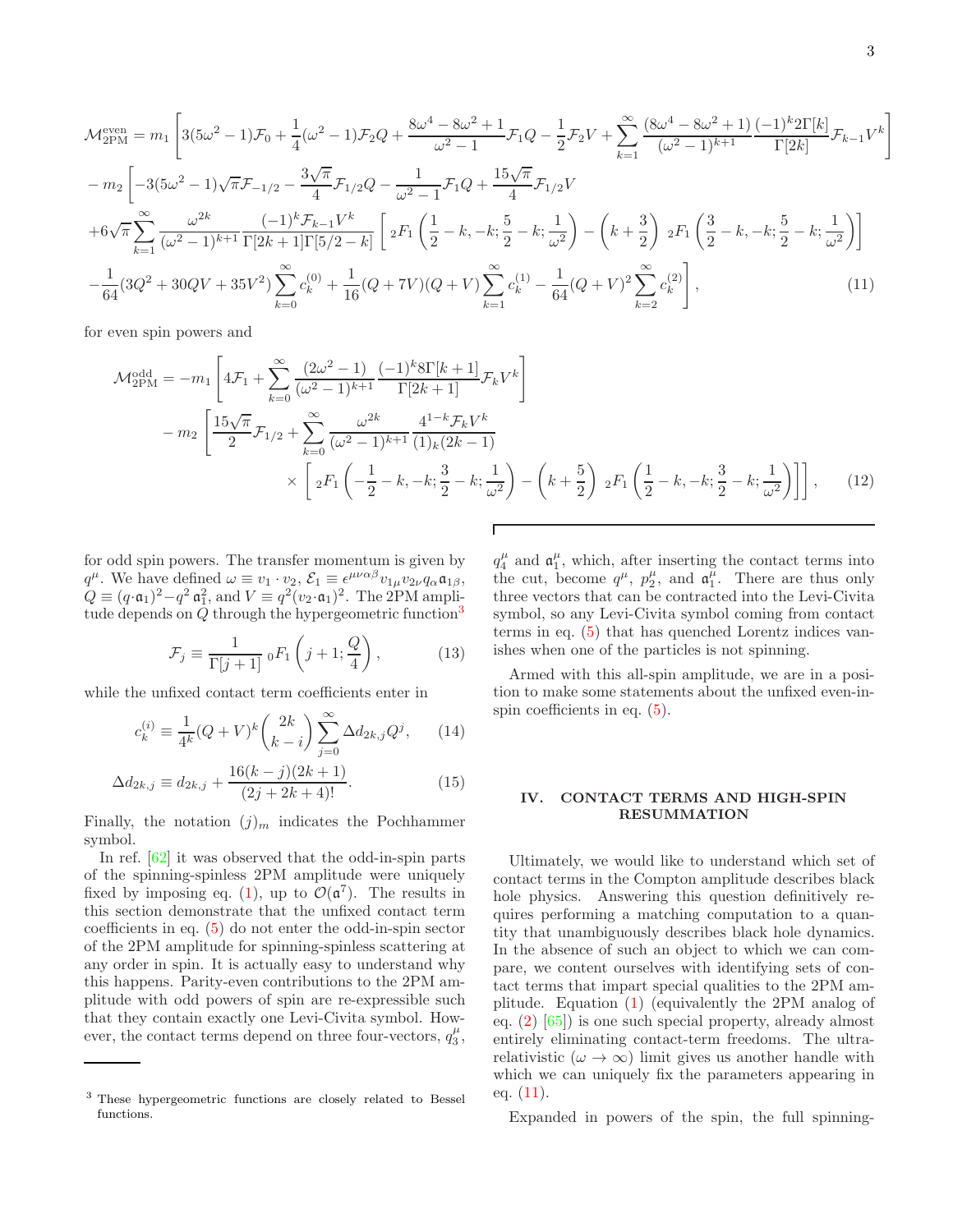spinless 2PM amplitude can be written as[4](#page-3-0)

$$
\mathcal{M}_{2\text{PM}} = G^2 m_1^2 m_2^2 \frac{\pi^2}{\sqrt{-q^2}} \tag{16}
$$
\n
$$
\times \sum_{n=0}^{\infty} \sum_{k=0}^{n} \left( M_k^{(2n)} + i\omega \mathcal{E}_1 M_k^{(2n+1)} \right) Q^{n-k} V^k,
$$

where the  $M_k^{(i)}$  $\mathcal{O}(\mathfrak{a}_1^i)$  are form factors in the  $\mathcal{O}(\mathfrak{a}_1^i)$  spin sector depending only on the masses and  $\omega$ . We noted in ref. [\[62\]](#page-6-0) that certain values of the remaining contact-term coefficients were suggested by the ultrarelativistic limit of the 2PM amplitude.<sup>[5](#page-3-1)</sup> It was observed there that up to  $\mathcal{O}(\mathfrak{a}^6)$  it was possible to improve the ultrarelativistic limits of some even-in-spin form factors by choosing certain values for the remaining coefficients.<sup>[6](#page-3-2)</sup> Inspecting eq.  $(11)$ we can see that this is always possible.

The contributions to eq.  $(11)$  from the contact terms always enter at  $\mathcal{O}(\omega^0)$ . As such, no values for the coefficients in eq. [\(5\)](#page-1-4) can affect the ultrarelativistic limits of the form factors with  $k = 0, 1$ . However, in the absence of the  $c_k^{(i)}$  $\kappa^{(i)}$  in the last line of eq. [\(11\)](#page-2-1), the form factors with  $k \geq 2$  scale as  $\mathcal{O}(\omega^{-2})$  when  $\omega \to \infty$ , a behavior which is worsened by the  $c_k^{(i)}$ <sup>(*i*</sup>). Requiring the best  $\omega \to \infty$  behavior of all even-in-spin form factors is thus equivalent to setting

$$
d_{2k,j} = -\frac{16(k-j)(2k+1)}{(2j+2k+4)!},
$$
\n(17)

which imposes  $c_k^{(i)} = 0$  (see eq. [\(14\)](#page-2-2)). Equation [\(17\)](#page-3-3) produces agreement between eq. [\(3\)](#page-1-3) and the classical limit of the opposite-helicity Compton amplitude of ref. [\[58](#page-5-20)] up to fourth order in spin; past this order, the latter possesses unphysical poles.

Equations  $(1)$  and  $(17)$  jointly endow the all-spin 2PM amplitude with a remarkably compact form. The former condition allows for the spin dependence to be written only in terms of  $Q, V,$  and  $\mathcal{E}_1$ , relegating spin effects to the hyperplane orthogonal to  $q^{\mu}$ , up to subleadingin- $\hbar$  effects. Moreover, apart from the  $\mathcal{O}(V^0)$  portion of the even-in-spin sector, the latter condition causes the resummation of all Q dependence into hypergeometric functions.

Further still, at  $\mathcal{O}(V^k)$  for fixed  $k \geq 2$  (1) in the even(odd)-in-spin sector, all Q dependence is encapsulated in precisely one  $\mathcal{F}_j$ . This explains an observation made in ref. [\[62\]](#page-6-0) in the odd-in-spin sector that certain form factors at different spin orders are proportional to each other. It also shows that this proportionality exists in the even-in-spin sector as well, specifically for the form factors whose ultrarelativistic behavior is improved by eq. [\(17\)](#page-3-3). The constants of proportionality can be obtained by expanding the amplitude in Q at a fixed order in  $V$ :

<span id="page-3-4"></span>
$$
M_k^{(2n+1)} = \frac{4^{k-n} M_k^{(2k+1)}}{(1)_{n-k}(k+1)_{n-k}}, \quad 1 \le k \le n,
$$
 (18a)

$$
M_k^{(2n)} = \frac{4^{k-n} M_k^{(2k)}}{(1)_{n-k}(k)_{n-k}}, \qquad 2 \le k \le n. \tag{18b}
$$

Because of the lower bounds on  $k$ , these proportionalities can only be observed when spin orders higher than four are considered. We correspondingly dub the resulting resummation the high-spin resummation.

Fixing the coefficients in eq.  $(5)$  in the odd-in-spin sector requires consideration of  $\mathcal{O}(\mathfrak{a}_1^{2n+1}\mathfrak{a}_2^{i>0})$  sectors of the 2PM amplitude. The possibility of non-vanishing oddin-spin coefficients is itself interesting: it implies that certain properties of the object described by those values can only be probed at  $\mathcal{O}(G^2)$  in the classical limit by scattering with another spinning body. Such a phenomenon is actually not novel, as we observed in ref. [\[62](#page-6-0)] that some coefficients imposing eq.  $(1)$  are left unfixed by the spinning-spinless sector of the scattering. Similar behavior can also be seen in the spinning tidal results of ref. [\[44](#page-5-13)].

### V. ALIGNED-SPIN EIKONAL PHASE

<span id="page-3-3"></span>The eikonal phase allows for the relation of the amplitude to observables such as the linear impulse, the spin kick, and, when the motion is planar, the scattering angle [\[43](#page-5-16), [56,](#page-5-25) [66\]](#page-6-5). When the scattering of spinning objects is under consideration, the condition of planar motion is satisfied when both spin vectors are orthogonal to the plane formed by the impact parameter  $\boldsymbol{b}$  and the asymptotic center-of-mass three-momentum  $p$ . For brevity, we will present the eikonal phase in this setup.

In terms of the amplitude, the eikonal phase at  $\mathcal{O}(G^2)$ is

$$
\chi = \frac{1}{4m_1m_2\sqrt{\omega^2 - 1}} \int \frac{d^2\mathbf{q}}{(2\pi)^2} e^{i\mathbf{b}\cdot\mathbf{q}} \mathcal{M}_{2\text{PM}}.\tag{19}
$$

For aligned-spin scattering, the amplitude in eq. [\(10\)](#page-1-6) greatly simplifies because  $V = 0$ . Further imposing eq. [\(17\)](#page-3-3), the aligned-spin eikonal phase is a sum of two terms:

<sup>&</sup>lt;sup>4</sup> We caution the reader that the subscript k here starts at  $k = 0$ , while the analogous subscript in ref.  $[62]$  starts at 1.

<span id="page-3-1"></span><span id="page-3-0"></span> $5$  This limit was also considered in ref.  $\left[65\right]$  to fix values for param-

eters not determined by the shift symmetry.

<span id="page-3-2"></span> $^6$  The ultrarelativistic scaling of the amplitude as a whole is not affected by the values of the coefficients.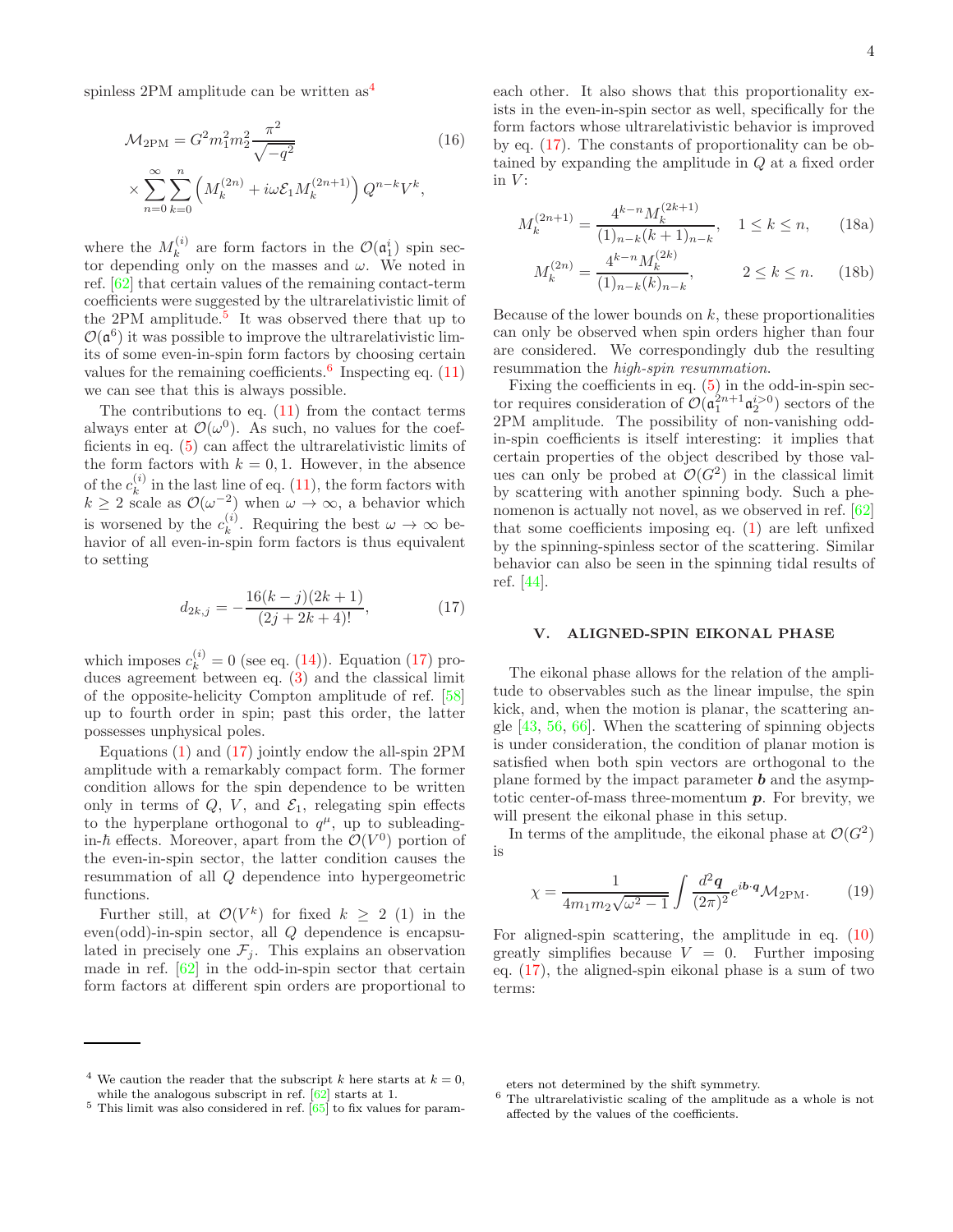where

$$
\chi_{\rm as}^{\rm even} = -2m_1\sqrt{1-x^2} \left[ x^2\omega^2 \left( x^2\omega^2 + 6\left(\omega^2 - 1\right) \right) + \left( 1 - \left( 1 - x^2 \right)^{3/2} \right) \left( \omega^2 - 1 \right)^2 \right] + m_2 x^2 \left[ 3\left( \omega^2 - 1 \right) \left( 5\left( x^2 - 1 \right) \omega^2 - 2x^2 + 1 \right) - 2x^2 \sqrt{1 - x^2} \right],
$$
(21)

$$
\chi_{\rm as}^{\rm odd} = 8m_1 \left[ \omega^2 x^2 + (\omega^2 - 1) \left( 1 - (1 - x^2)^{3/2} \right) \right] + 3x^2 m_2 \left[ 2 + 5(\omega^2 - 1)\sqrt{1 - x^2} \right]. \tag{22}
$$

We've defined  $x \equiv a_1/b$ . The unstylized  $a_1$  and b represent the magnitudes of the spatial spin and impactparameter vectors, respectively. The sign on the eikonal phase in the odd-in-spin sector depends on the direction of the spin vector. The spinless-probe limit of this eikonal phase agrees with the first line of eq. (11) in ref. [\[73](#page-6-10)] for all non-negative powers of the spin.

#### VI. SUMMARY

Exploiting the cured opposite-helicity Compton amplitude derived in ref.  $[62]$ , we have presented in eqs.  $(10)$ to [\(12\)](#page-2-3) the 2PM amplitude describing the scattering of a spinning and a spinless body. By construction, the amplitude exhibits eq. [\(1\)](#page-1-0)—a structure observed in Kerr black hole scattering at low spin orders  $[43, 50, 52, 54, 57, 74]$  $[43, 50, 52, 54, 57, 74]$  $[43, 50, 52, 54, 57, 74]$  $[43, 50, 52, 54, 57, 74]$  $[43, 50, 52, 54, 57, 74]$  $[43, 50, 52, 54, 57, 74]$  $[43, 50, 52, 54, 57, 74]$  $[43, 50, 52, 54, 57, 74]$  $[43, 50, 52, 54, 57, 74]$  $[43, 50, 52, 54, 57, 74]$  $[43, 50, 52, 54, 57, 74]$  to all spin orders. Our result includes the most general set of contact terms which adheres to eq.  $(1)$ , and demonstrates explicitly that these contact terms do not contribute at any odd spin order in spinning-spinless scattering at 2PM.

Analyzing eq. [\(11\)](#page-2-1), we noticed that it is always possible to improve the ultrarelativistic behavior of even-in-spin form factors by selecting appropriate values for the coefficients in eq.  $(5)$ . These values are given in eq.  $(17)$ . Additionally, these values for the coefficients lead to a compact resummation of nearly all Q dependence of the amplitude into hypergeometric functions. At finite spin, this resummation is signalled by the proportionality of form factors at different spin orders—see eq. [\(18\)](#page-3-4).

Finally, we presented the eikonal phase in the alignedspin scattering setup to all orders in spin and for a gen-

eral mass ratio. This quantity can be easily converted to observables pertinent to the process [\[43,](#page-5-16) [56,](#page-5-25) [66\]](#page-6-5).

We have found a compact form for the  $\mathcal{O}(G^2S^{\infty})$ spinning-spinless amplitude by imposing only two constrains upon it. Despite the elegance of the result, its relevance to Kerr black hole scattering remains to be elucidated. The ubiquity of hypergeometric functions in eqs. [\(11\)](#page-2-1) and [\(12\)](#page-2-3) is intriguing; ref. [\[75\]](#page-6-12) connected the hypergeometric functions solving the radial part of the Teukolsky equation to a hidden conformal symmetry in the near region of a Kerr black hole. Investigation of this connection may provide hints as to the Compton/2PM amplitude that truly describes a Kerr black hole.

The remaining coefficients in eq. [\(5\)](#page-1-4) that are not determined by eq. [\(17\)](#page-3-3) require an analysis of the spinningspinning amplitude. We leave this for future work.

#### ACKNOWLEDGMENTS

Four-vector manipulations were performed using FeynCalc [\[76](#page-6-13)[–78](#page-6-14)]. We thank Clifford Cheung for insightful discussions. We are grateful to Justin Vines for comments on this manuscript. RA's research is funded by the F.R.S-FNRS project no. 40005600. RA wishes to thank the Mani L. Bhaumik Institute for their hospitality. KH is supported by the Knut and Alice Wallenberg Foundation under grant KAW 2018.0116 (From Scattering Amplitudes to Gravitational Waves) and the Ragnar Söderberg Foundation (Swedish Foundations' Starting Grant). KH is grateful to Nordita for their hospitality. AH is supported by the DOE under grant no. DE-SC0011632 and by the Walter Burke Institute for Theoretical Physics.

- <span id="page-4-0"></span>[1] M. Punturo et al., [Class. Quant. Grav.](https://doi.org/10.1088/0264-9381/27/19/194002) 27, 194002 (2010).
- [2] F. Acernese  $et$  al. (VIRGO), [Class. Quant. Grav.](https://doi.org/10.1088/0264-9381/32/2/024001) 32, 024001 (2015), [arXiv:1408.3978 \[gr-qc\].](http://arxiv.org/abs/1408.3978)

[3] J. Aasi et al. (LIGO Scientific), [Class. Quant. Grav.](https://doi.org/10.1088/0264-9381/32/7/074001) 32, 074001 (2015),

[arXiv:1411.4547 \[gr-qc\].](http://arxiv.org/abs/1411.4547)

- [4] P. Amaro-Seoane et al. (LISA), (2017), [arXiv:1702.00786 \[astro-ph.IM\].](http://arxiv.org/abs/1702.00786)
- [5] D. Reitze et al., Bull. Am. Astron. Soc. 51, 035 (2019), [arXiv:1907.04833 \[astro-ph.IM\].](http://arxiv.org/abs/1907.04833)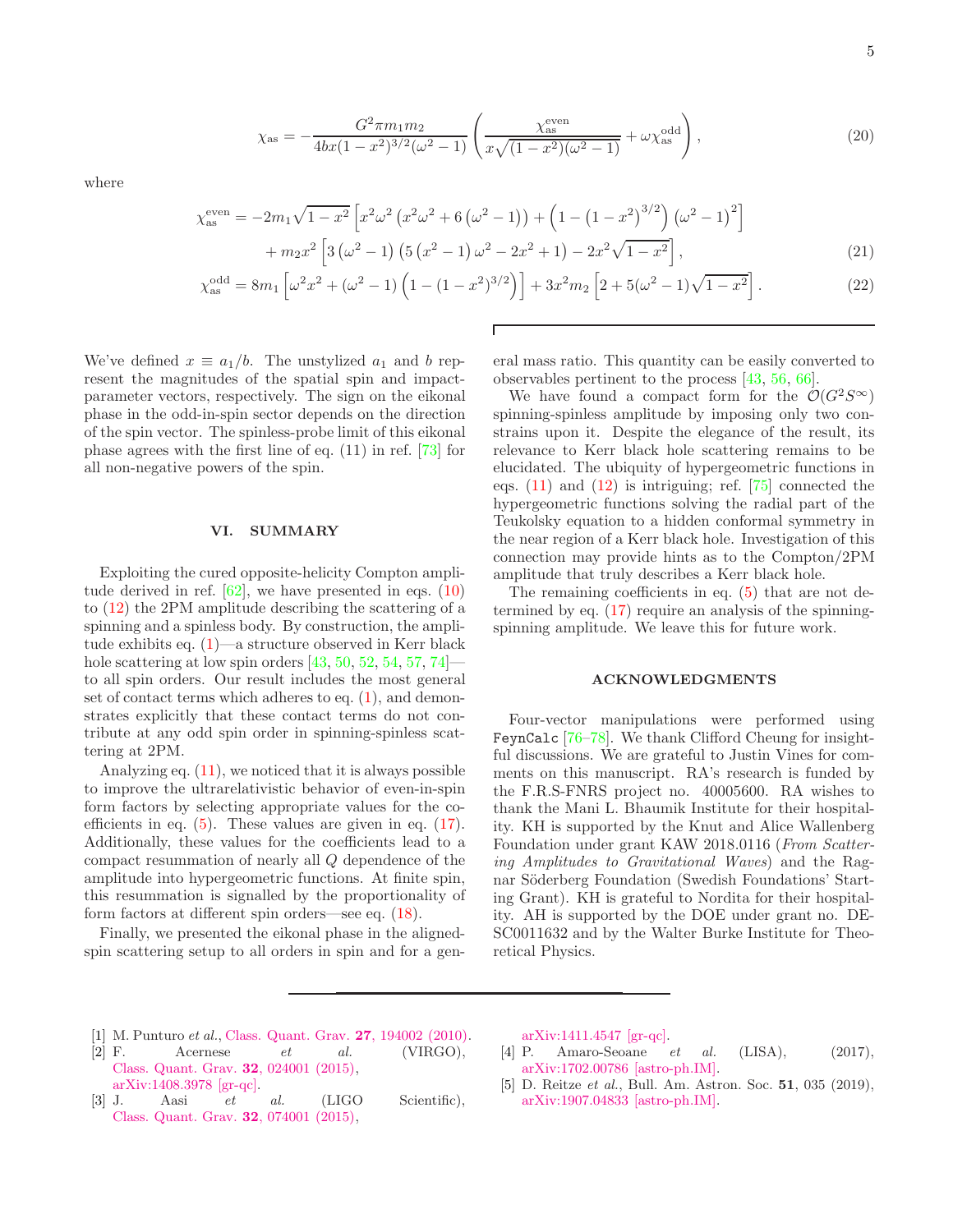- $[6]$  T. Akutsu et al. (KAGRA), PTEP 2021[, 05A102 \(2021\),](https://doi.org/10.1093/ptep/ptab018) [arXiv:2009.09305 \[gr-qc\].](http://arxiv.org/abs/2009.09305)
- <span id="page-5-0"></span>[7] M. Saleem *et al.*, [Class. Quant. Grav.](https://doi.org/10.1088/1361-6382/ac3b99) **39**, 025004 (2022), [arXiv:2105.01716 \[gr-qc\].](http://arxiv.org/abs/2105.01716)
- <span id="page-5-1"></span>[8] T. Damour, Phys. Rev. D **97**[, 044038 \(2018\),](https://doi.org/10.1103/PhysRevD.97.044038) [arXiv:1710.10599 \[gr-qc\].](http://arxiv.org/abs/1710.10599)
- [9] A. Antonelli, A. Buonanno, J. Steinhoff, M. van de Meent, and J. Vines, Phys. Rev. D 99[, 104004 \(2019\),](https://doi.org/ 10.1103/PhysRevD.99.104004) [arXiv:1901.07102 \[gr-qc\].](http://arxiv.org/abs/1901.07102)
- <span id="page-5-23"></span>[10] D. A. Kosower, B. Maybee, and D. O'Connell, JHEP 02[, 137 \(2019\),](https://doi.org/10.1007/JHEP02(2019)137) [arXiv:1811.10950 \[hep-th\].](http://arxiv.org/abs/1811.10950)
- <span id="page-5-11"></span>[11] B. Maybee, D. O'Connell, and J. Vines, JHEP 12[, 156 \(2019\),](https://doi.org/10.1007/JHEP12(2019)156) [arXiv:1906.09260 \[hep-th\].](http://arxiv.org/abs/1906.09260)
- [12] N. E. J. Bjerrum-Bohr, A. Cristofoli, and P. H. Damgaard, JHEP 08[, 038 \(2020\),](https://doi.org/10.1007/JHEP08(2020)038) [arXiv:1910.09366 \[hep-th\].](http://arxiv.org/abs/1910.09366)
- [13] G. Kälin and R. A. Porto, JHEP 01[, 072 \(2020\),](https://doi.org/10.1007/JHEP01(2020)072) [arXiv:1910.03008 \[hep-th\].](http://arxiv.org/abs/1910.03008)
- <span id="page-5-24"></span>[14] G. Kälin and R. A. Porto, JHEP 02[, 120 \(2020\),](https://doi.org/10.1007/JHEP02(2020)120) [arXiv:1911.09130 \[hep-th\].](http://arxiv.org/abs/1911.09130)
- [15] A. Cristofoli, R. Gonzo, D. A. Kosower, and D. O'Connell, (2021), [arXiv:2107.10193 \[hep-th\].](http://arxiv.org/abs/2107.10193)
- <span id="page-5-2"></span>[16] M. Khalil, A. Buonanno, J. Steinhoff, and J. Vines,  $(2022)$ , [arXiv:2204.05047 \[gr-qc\].](http://arxiv.org/abs/2204.05047)<br>[17] C. Cheung, I. Z. Rothst
- <span id="page-5-3"></span>I. Z. Rothstein, and M. P. Solon, [Phys. Rev. Lett.](https://doi.org/10.1103/PhysRevLett.121.251101) **121**, 251101 (2018), [arXiv:1808.02489 \[hep-th\].](http://arxiv.org/abs/1808.02489)
- [18] Z. Bern, C. Cheung, R. Roiban, C.-H. Shen, M. P. Solon, and M. Zeng, [Phys. Rev. Lett.](https://doi.org/ 10.1103/PhysRevLett.122.201603) 122, 201603 (2019), [arXiv:1901.04424 \[hep-th\].](http://arxiv.org/abs/1901.04424)
- <span id="page-5-26"></span>[19] Z. Bern, C. Cheung, R. Roiban, C.-H. Shen, M. P. Solon, and M. Zeng, JHEP 10[, 206 \(2019\),](https://doi.org/ 10.1007/JHEP10(2019)206) [arXiv:1908.01493 \[hep-th\].](http://arxiv.org/abs/1908.01493)
- [20] C. Cheung and M. P. Solon, JHEP 06[, 144 \(2020\),](https://doi.org/10.1007/JHEP06(2020)144) [arXiv:2003.08351 \[hep-th\].](http://arxiv.org/abs/2003.08351)
- [21] G. Kälin and R. A. Porto, JHEP 11[, 106 \(2020\),](https://doi.org/10.1007/JHEP11(2020)106) [arXiv:2006.01184 \[hep-th\].](http://arxiv.org/abs/2006.01184)
- $[22]$  G. Kälin, Z. Liu, and R. A. Porto, [Phys. Rev. Lett.](https://doi.org/10.1103/PhysRevLett.125.261103) 125, 261103 (2020), [arXiv:2007.04977 \[hep-th\].](http://arxiv.org/abs/2007.04977)
- <span id="page-5-7"></span>[23] E. Herrmann, J. Parra-Martinez, M. S. Ruf, and M. Zeng, [Phys. Rev. Lett.](https://doi.org/10.1103/PhysRevLett.126.201602) **126**, 201602 (2021), [arXiv:2101.07255 \[hep-th\].](http://arxiv.org/abs/2101.07255)
- [24] E. Herrmann, J. Parra-Martinez, M. S. Ruf, and M. Zeng, JHEP 10[, 148 \(2021\),](https://doi.org/10.1007/JHEP10(2021)148) [arXiv:2104.03957 \[hep-th\].](http://arxiv.org/abs/2104.03957)
- <span id="page-5-8"></span>[25] P. Di Vecchia, C. Heissenberg, R. Russo, and G. Veneziano, JHEP 07[, 169 \(2021\),](https://doi.org/10.1007/JHEP07(2021)169) [arXiv:2104.03256 \[hep-th\].](http://arxiv.org/abs/2104.03256)
- [26] A. Brandhuber, G. Chen, G. Travaglini, and C. Wen, JHEP 10[, 118 \(2021\),](https://doi.org/ 10.1007/JHEP10(2021)118) [arXiv:2108.04216 \[hep-th\].](http://arxiv.org/abs/2108.04216)
- [27] Z. Bern, J. Parra-Martinez, R. Roiban, M. S. Ruf, C.-H. Shen, M. P. Solon, and M. Zeng, [Phys. Rev. Lett.](https://doi.org/ 10.1103/PhysRevLett.126.171601) **126**, 171601 (2021), [arXiv:2101.07254 \[hep-th\].](http://arxiv.org/abs/2101.07254)
- [28] Z. Bern, J. Parra-Martinez, R. Roiban, M. S. Ruf, C.-H. Shen, M. P. Solon, and M. Zeng, (2021), [arXiv:2112.10750 \[hep-th\].](http://arxiv.org/abs/2112.10750)
- [29] C. Dlapa, G. Kälin, Z. Liu, and R. A. Porto, (2021), [arXiv:2106.08276 \[hep-th\].](http://arxiv.org/abs/2106.08276)
- <span id="page-5-4"></span>[30] C. Dlapa, G. Kälin, Z. Liu, and R. A. Porto, (2021), [arXiv:2112.11296 \[hep-th\].](http://arxiv.org/abs/2112.11296)
- <span id="page-5-5"></span>[31] C. Cheung and M. P. Solon, [Phys. Rev. Lett.](https://doi.org/10.1103/PhysRevLett.125.191601) 125, 191601 (2020),

[arXiv:2006.06665 \[hep-th\].](http://arxiv.org/abs/2006.06665)

- [32] K. Haddad and A. Helset, JHEP 12[, 024 \(2020\),](https://doi.org/10.1007/JHEP12(2020)024) [arXiv:2008.04920 \[hep-th\].](http://arxiv.org/abs/2008.04920)
- [33] G. Kälin, Z. Liu, and R. A. Porto, Phys. Rev. D **102**[, 124025 \(2020\),](https://doi.org/10.1103/PhysRevD.102.124025) [arXiv:2008.06047 \[hep-th\].](http://arxiv.org/abs/2008.06047)
- [34] C. Cheung, N. Shah, and M. P. Solon, Phys. Rev. D **103**[, 024030 \(2021\),](https://doi.org/10.1103/PhysRevD.103.024030) [arXiv:2010.08568 \[hep-th\].](http://arxiv.org/abs/2010.08568)
- [35] Z. Bern, J. Parra-Martinez, R. Roiban, E. Sawyer, and C.-H. Shen, JHEP 05[, 188 \(2021\),](https://doi.org/10.1007/JHEP05(2021)188) [arXiv:2010.08559 \[hep-th\].](http://arxiv.org/abs/2010.08559)
- [36] M. Accettulli Huber, A. Brandhuber, S. De Angelis, and G. Travaglini, Phys. Rev. D 103[, 045015 \(2021\),](https://doi.org/10.1103/PhysRevD.103.045015) [arXiv:2012.06548 \[hep-th\].](http://arxiv.org/abs/2012.06548)
- <span id="page-5-6"></span>[37] R. Aoude, K. Haddad, and A. Helset, JHEP 03[, 097 \(2021\),](https://doi.org/10.1007/JHEP03(2021)097) [arXiv:2012.05256 \[hep-th\].](http://arxiv.org/abs/2012.05256)
- <span id="page-5-9"></span>[38] G. Cho, G. Kälin, and R. A. Porto, (2021), [arXiv:2112.03976 \[hep-th\].](http://arxiv.org/abs/2112.03976)
- [39] P. Di Vecchia, C. Heissenberg, and R. Russo, (2022), [arXiv:2203.11915 \[hep-th\].](http://arxiv.org/abs/2203.11915)
- [40] P. Di Vecchia, C. Heissenberg, R. Russo, and G. Veneziano, (2022), [arXiv:2204.02378 \[hep-th\].](http://arxiv.org/abs/2204.02378)
- <span id="page-5-10"></span>[41] S. Mougiakakos, M. M. Riva, and F. Vernizzi, (2022), [arXiv:2204.06556 \[hep-th\].](http://arxiv.org/abs/2204.06556)
- <span id="page-5-12"></span>[42] V. Vaidya, Phys. Rev. D **91**[, 024017 \(2015\),](https://doi.org/10.1103/PhysRevD.91.024017) [arXiv:1410.5348 \[hep-th\].](http://arxiv.org/abs/1410.5348)<br>[43] Z. Bern, A. Luna,
- <span id="page-5-16"></span>A. Luna, R. Roiban, C.-H. Shen, and M. Zeng, Phys. Rev. D 104[, 065014 \(2021\),](https://doi.org/ 10.1103/PhysRevD.104.065014) [arXiv:2005.03071 \[hep-th\].](http://arxiv.org/abs/2005.03071)
- <span id="page-5-13"></span>[44] R. Aoude and A. Ochirov, JHEP 10[, 008 \(2021\),](https://doi.org/10.1007/JHEP10(2021)008) [arXiv:2108.01649 \[hep-th\].](http://arxiv.org/abs/2108.01649)
- <span id="page-5-14"></span>[45] J. Vines, [Class. Quant. Grav.](https://doi.org/10.1088/1361-6382/aaa3a8) **35**, 084002 (2018), [arXiv:1709.06016 \[gr-qc\].](http://arxiv.org/abs/1709.06016)<br>[46] A. Guevara, A. O
- <span id="page-5-17"></span>[46] A. Guevara, A. Ochirov, and J. Vines, JHEP 09[, 056 \(2019\),](https://doi.org/10.1007/JHEP09(2019)056) [arXiv:1812.06895 \[hep-th\].](http://arxiv.org/abs/1812.06895)
- [47] A. Guevara, A. Ochirov, and J. Vines, Phys. Rev. D 100[, 104024 \(2019\),](https://doi.org/10.1103/PhysRevD.100.104024) [arXiv:1906.10071 \[hep-th\].](http://arxiv.org/abs/1906.10071)
- [48] N. Arkani-Hamed, Y.-t. Huang, and D. O'Connell, JHEP 01[, 046 \(2020\),](https://doi.org/10.1007/JHEP01(2020)046) [arXiv:1906.10100 \[hep-th\].](http://arxiv.org/abs/1906.10100)
- <span id="page-5-15"></span>[49] R. Aoude, K. Haddad, and A. Helset, JHEP 05[, 051 \(2020\),](https://doi.org/10.1007/JHEP05(2020)051) [arXiv:2001.09164 \[hep-th\].](http://arxiv.org/abs/2001.09164)
- <span id="page-5-18"></span>[50] A. Guevara, JHEP 04[, 033 \(2019\),](https://doi.org/10.1007/JHEP04(2019)033) [arXiv:1706.02314 \[hep-th\].](http://arxiv.org/abs/1706.02314)
- <span id="page-5-21"></span>[51] M.-Z. Chung, Y.-T. Huang, J.-W. Kim, and S. Lee, JHEP 04[, 156 \(2019\),](https://doi.org/ 10.1007/JHEP04(2019)156) [arXiv:1812.08752 \[hep-th\].](http://arxiv.org/abs/1812.08752)
- <span id="page-5-27"></span>[52] P. H. Damgaard, K. Haddad, and A. Helset, JHEP 11[, 070 \(2019\),](https://doi.org/10.1007/JHEP11(2019)070) [arXiv:1908.10308 \[hep-ph\].](http://arxiv.org/abs/1908.10308)
- [53] Z. Liu, R. A. Porto, and Z. Yang, JHEP 06[, 012 \(2021\),](https://doi.org/10.1007/JHEP06(2021)012) [arXiv:2102.10059 \[hep-th\].](http://arxiv.org/abs/2102.10059)
- <span id="page-5-28"></span>[54] D. Kosmopoulos and A. Luna, JHEP 07[, 037 \(2021\),](https://doi.org/10.1007/JHEP07(2021)037) [arXiv:2102.10137 \[hep-th\].](http://arxiv.org/abs/2102.10137)
- [55] G. U. Jakobsen, G. Mogull, J. Plefka, and J. Steinhoff, [Phys. Rev. Lett.](https://doi.org/ 10.1103/PhysRevLett.128.011101) 128, 011101 (2022), [arXiv:2106.10256 \[hep-th\].](http://arxiv.org/abs/2106.10256)
- <span id="page-5-25"></span>[56] G. U. Jakobsen, G. Mogull, J. Plefka, and J. Steinhoff, JHEP 01[, 027 \(2022\),](https://doi.org/ 10.1007/JHEP01(2022)027) [arXiv:2109.04465 \[hep-th\].](http://arxiv.org/abs/2109.04465)
- <span id="page-5-19"></span>[57] W.-M. Chen, M.-Z. Chung, Y.-t. Huang, and J.-W. Kim, (2021), [arXiv:2111.13639 \[hep-th\].](http://arxiv.org/abs/2111.13639)
- <span id="page-5-20"></span>[58] N. Arkani-Hamed, T.-C. Huang, and Y.-t. Huang, JHEP 11[, 070 \(2021\),](https://doi.org/10.1007/JHEP11(2021)070) [arXiv:1709.04891 \[hep-th\].](http://arxiv.org/abs/1709.04891)
- <span id="page-5-22"></span>[59] A. Falkowski and C. S. Machado, JHEP 05[, 238 \(2021\),](https://doi.org/10.1007/JHEP05(2021)238) [arXiv:2005.08981 \[hep-th\].](http://arxiv.org/abs/2005.08981)